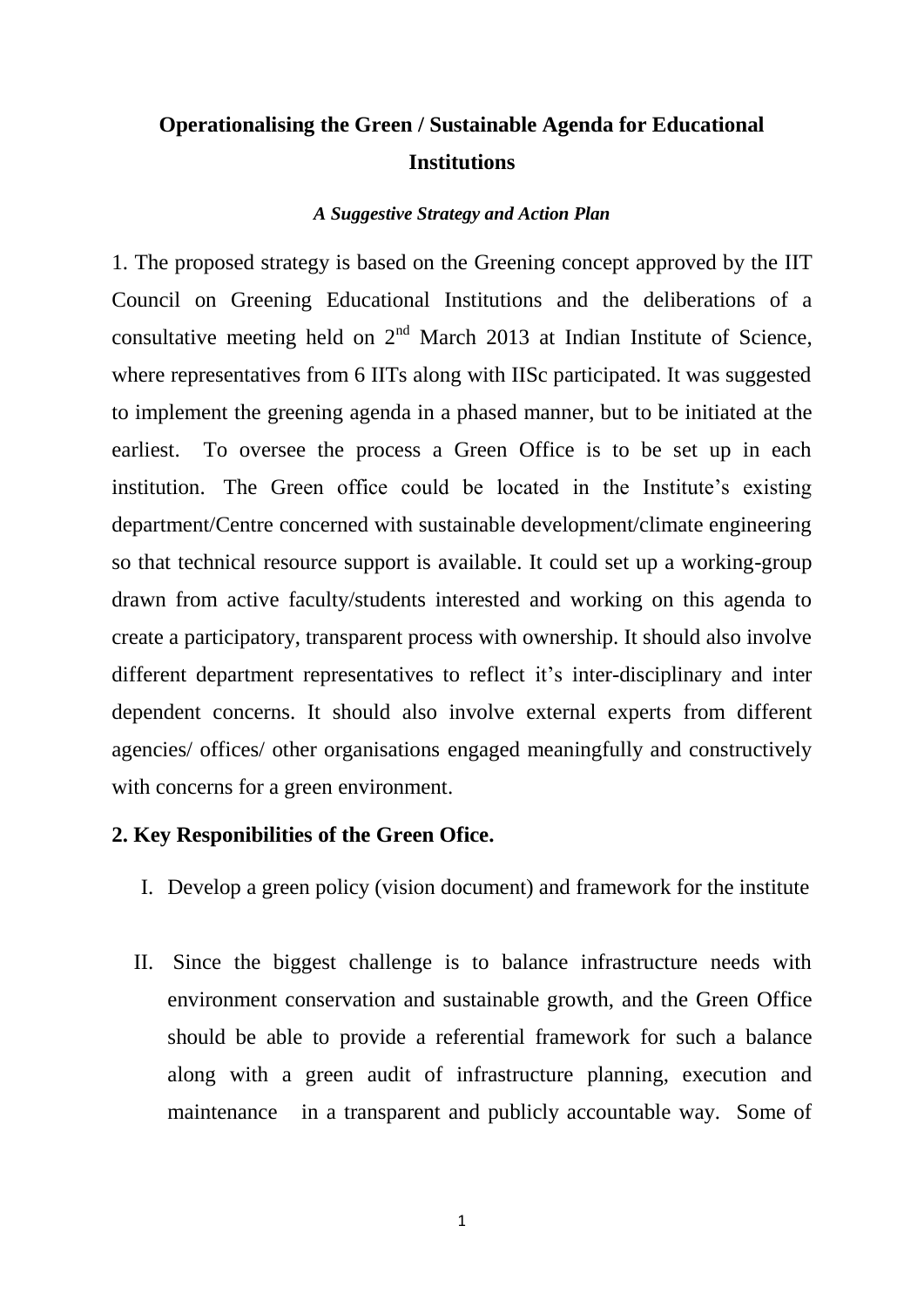the factors that could be considered in the green infrastructure guidelines are:

- a. The need for a master plan compliant with environmental norms and at least, GRIHA compliant. In case of older master plan there should be a fresh reappraisal of the Master Plan to make it complaint with environmental norms The need for an environmental plan that delineates permanently green areas, and preserves bio-diversity
- b. The need to promote a healthy learning environment, by creating sufficient open and naturally forested spaces in addition to play-grounds and gardens.
- c. Careful land use planning. Space audit that reduces the carbon foot print.
- d. Maximum recycle rainwater conservation, harvesting and recycling. ). In case the institution uses ground water, periodic reports should be given, and efforts should be made to ensure a healthy recharge of the ground water through construction of storm drains leading to reservoirs (if possible), rain-water harvesting devices to be installed on all buildings.
- e. Active use of energy harvesting concepts (e.g. solar energy, windenergy). Ensure efficient use of natural light, ventilation and building design to minimize energy utilization
- f. Compliance of standard international norms with respect to collection and recycling/disposal of building wastes (concrete waste), and other wastes (chemical and bio-degradable) that may emanate due to the proposed activities within the building. Ensuring that the Institute's actitivties (lab effluents, water usage, waste etc) does not have an adverse impact on its neighbourhood environment.
- g. International norms for safety and risk proofing against anticipated hazards.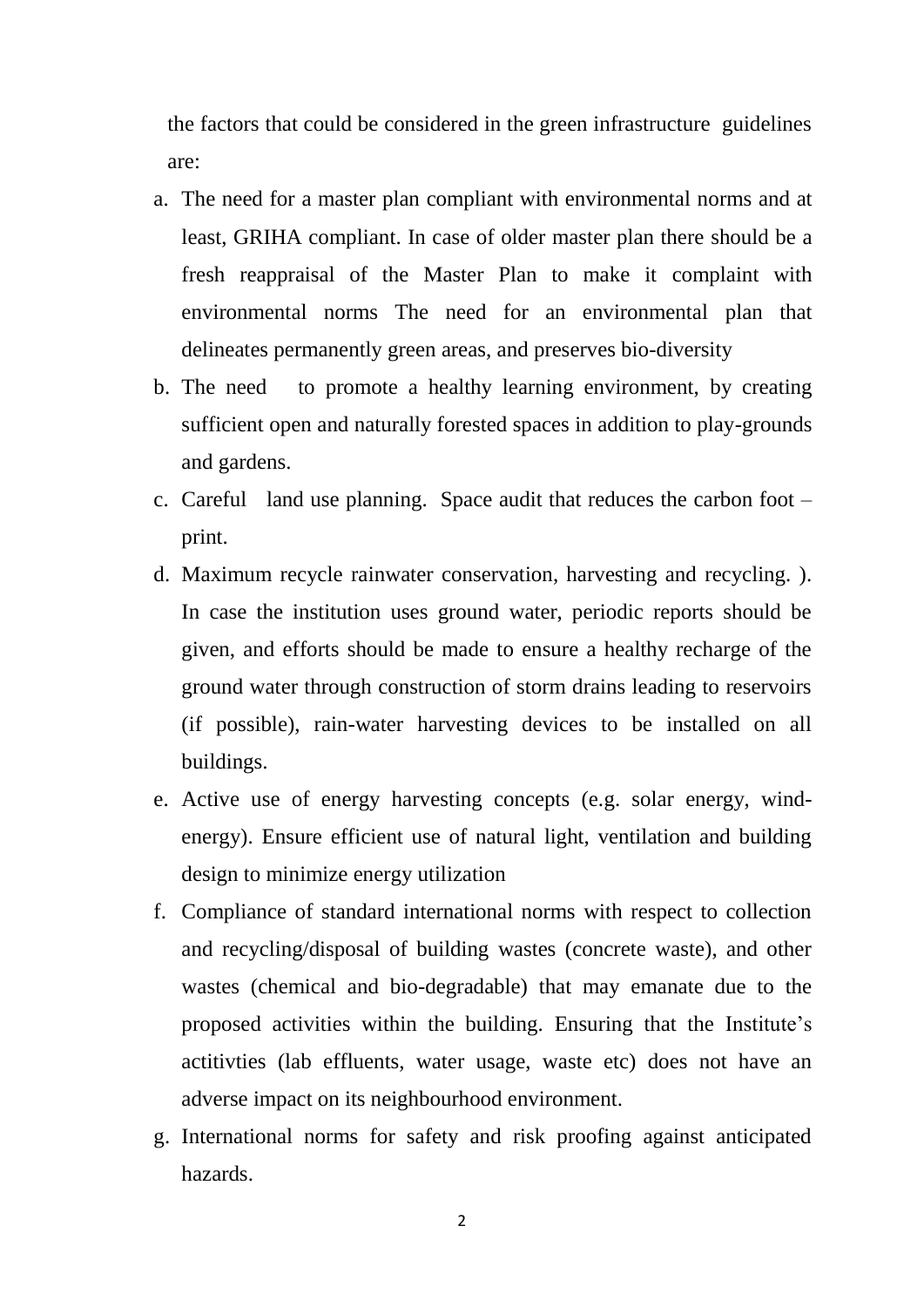- III. Facilitate Quantification of Greening intiatives
	- a. Develop a mechanism to prepare a Baseline scenario for green assessment – energy, water, biodiversity and carbon emission
	- b. Develop methodology and guidelines for Baseline scenario
	- c. Actual development of base-line scenario (resource use energy, water, waste-management, - CO2 emission)
	- d. Develop targets for achieving sustainability; % reduction in electricity use, %CO2 emission reduction, % reduction in water use, etc – over 2015, 2020...
	- e. Development of green technology packages through inter-institutional workshops and expert groups
	- f. Strategy generation and identification of green indicators
	- g. Developing milestones, targets and time-line to achieve sustainability
	- h. Implementation of the plan in a phased manner
	- i. Periodic monitoring, auditing, verification, reporting, etc.
	- j. Education, main-streaming sustainability agenda in the educational programs in the green institutions,
	- k. Dissemination, outreach and capacity building to other educational institutions, establishments, municipalities, etc.

IV. Suggesting ways of recognising "Greening" initiatives on the campus and its neighbourhood.

V. Making the greening agenda a participatory, transparent process, seeking to generate greater awareness by sharing its reports widely with its campus community and on the institute's web site as well as the IIT Council website.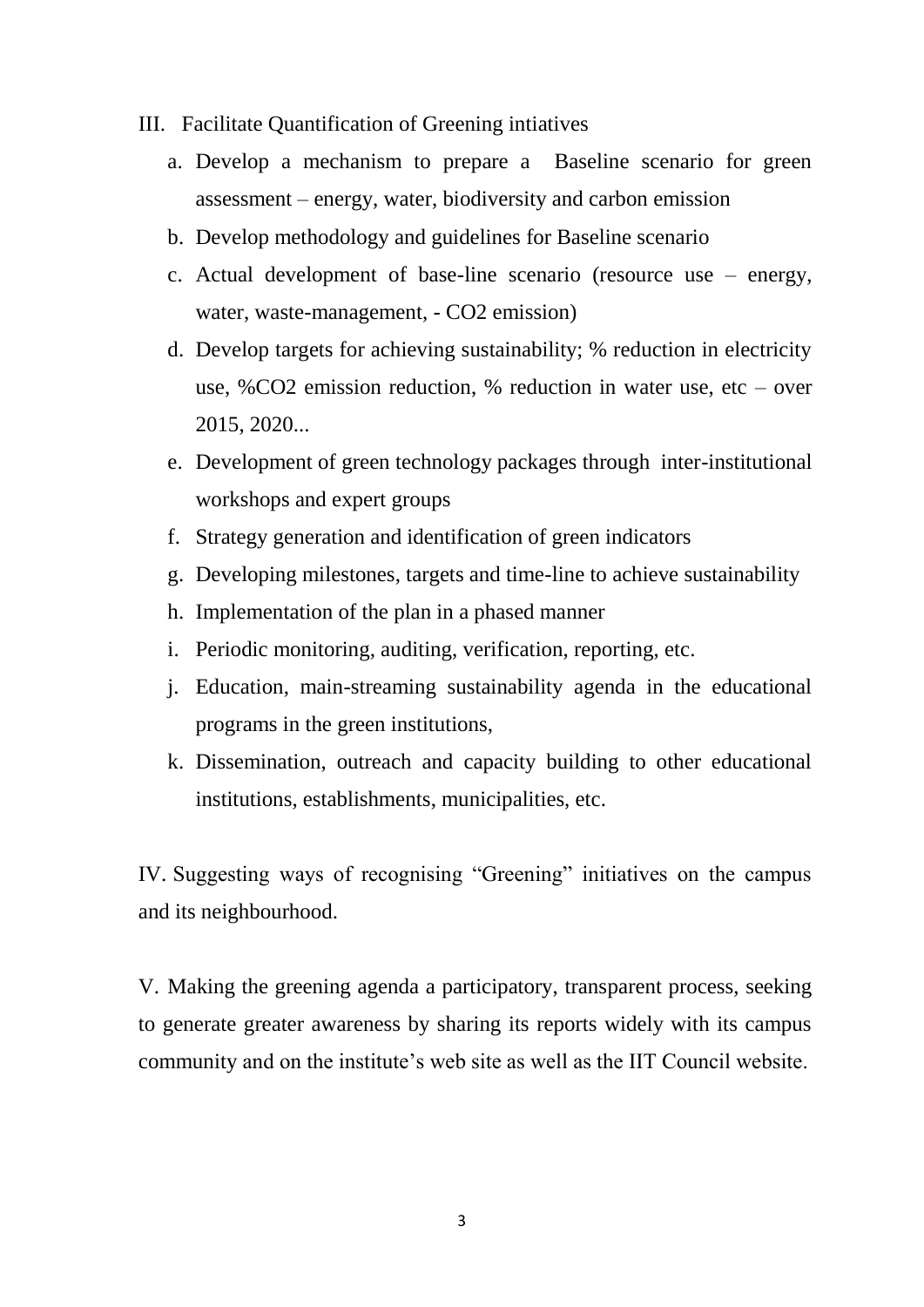# **Suggested Time Frame for operationalising the Green Office and implementing the Green Agenda**

| <b>Phase</b>  | Main Tasks of the Institute in implementing the Green                                                                                                                                              |                  |
|---------------|----------------------------------------------------------------------------------------------------------------------------------------------------------------------------------------------------|------------------|
|               | <b>Agenda</b>                                                                                                                                                                                      | <b>Timeframe</b> |
| <b>Phase-</b> | - Establishment of green office and a green policy 3 months                                                                                                                                        |                  |
| <b>1:</b>     | (vision document) and framework for the institute.                                                                                                                                                 |                  |
|               | - Develop a mechanism to prepare a Baseline scenario<br>for green assessment – energy, water, biodiversity and<br>carbon emission<br>- Develop methodology and guidelines for Baseline<br>scenario |                  |
| <b>Phase-</b> | - Actual development of base-line scenario (resource 3-6 months                                                                                                                                    |                  |
| 2:            | use – energy, water, waste-management, - CO2                                                                                                                                                       |                  |
|               | emission)                                                                                                                                                                                          |                  |
|               | - Ensure that the Land use Master plan is developed                                                                                                                                                |                  |
|               | through a consultative process and factors in the                                                                                                                                                  |                  |
|               | infrastructure growth up to 2020.                                                                                                                                                                  |                  |
| <b>Phase-</b> | - Develop targets for achieving sustainability; $\%$ 6-9 months                                                                                                                                    |                  |
| 3:            | reduction in electricity use, %CO2 emission                                                                                                                                                        |                  |
|               | reduction, % reduction in water use, etc – over 2015,                                                                                                                                              |                  |
|               | 2020                                                                                                                                                                                               |                  |
|               | - Development of green technology packages through                                                                                                                                                 |                  |
|               | inter-institutional workshops and expert groups                                                                                                                                                    |                  |
|               | - Strategy generation and identification of green                                                                                                                                                  |                  |
|               | indicators                                                                                                                                                                                         |                  |
|               | - Developing milestones, targets and time-line<br>to                                                                                                                                               |                  |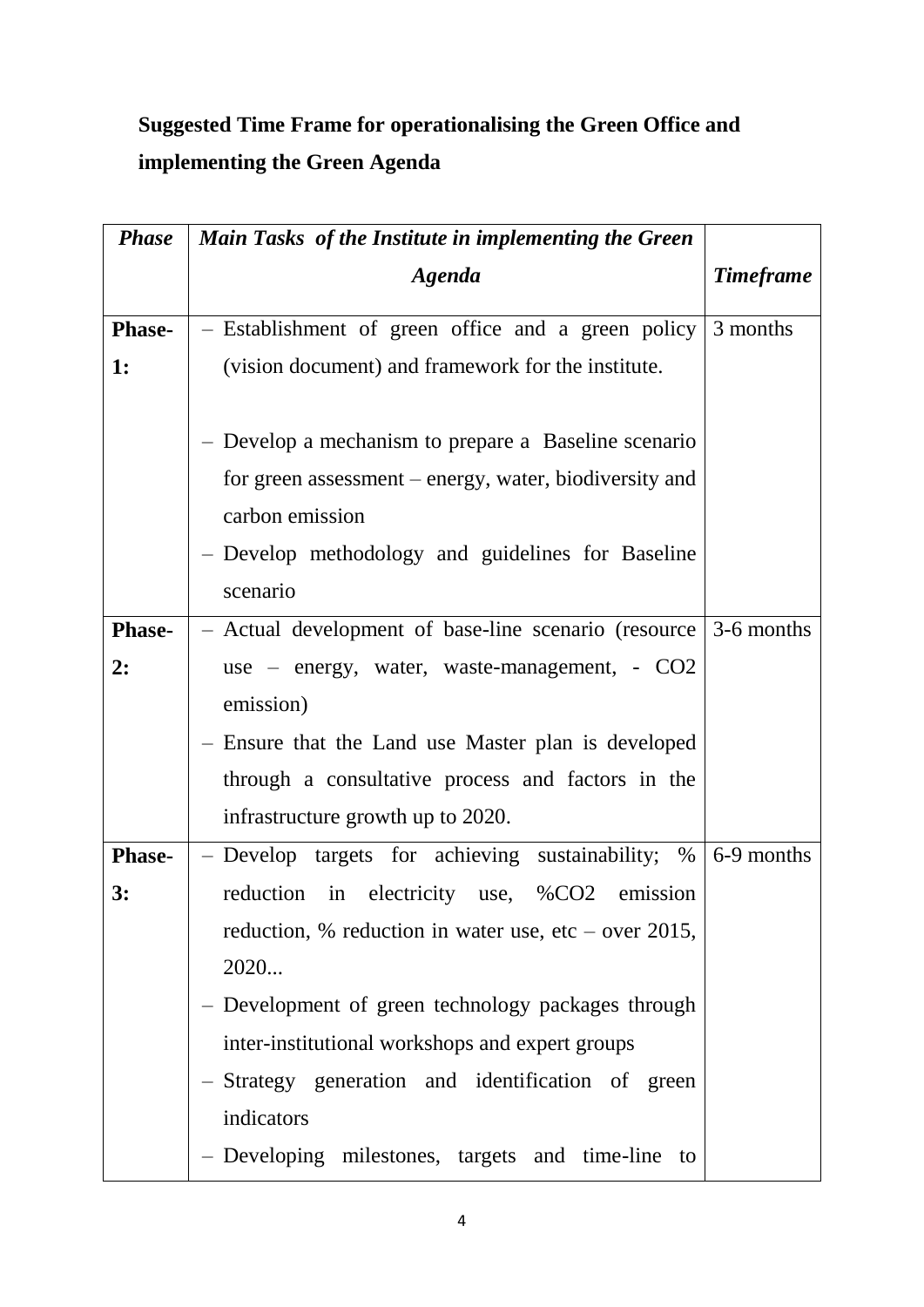| <b>Phase</b>  | Main Tasks of the Institute in implementing the Green     |                    |
|---------------|-----------------------------------------------------------|--------------------|
|               | <b>Agenda</b>                                             | <b>Timeframe</b>   |
|               | achieve sustainability                                    |                    |
| <b>Phase-</b> | Implementation of the plan in a phased manner             | 9<br>months        |
| 4:            |                                                           | onwards            |
| <b>Phase-</b> | - Periodic monitoring, auditing, verification, reporting, | $12^{th}$<br>Every |
| 5:            | etc.                                                      | month              |
| <b>Phase-</b> | - Education, main-streaming sustainability agenda in      | $12 - 24$          |
| 6:            | the educational programs in the green institutions,       | months             |
| <b>Phase-</b> | - Dissemination, outreach and capacity building to        | 24 months          |
| 7:            | institutions,<br>establishments,<br>educational<br>other  | onwards            |
|               | municipalities, etc.                                      |                    |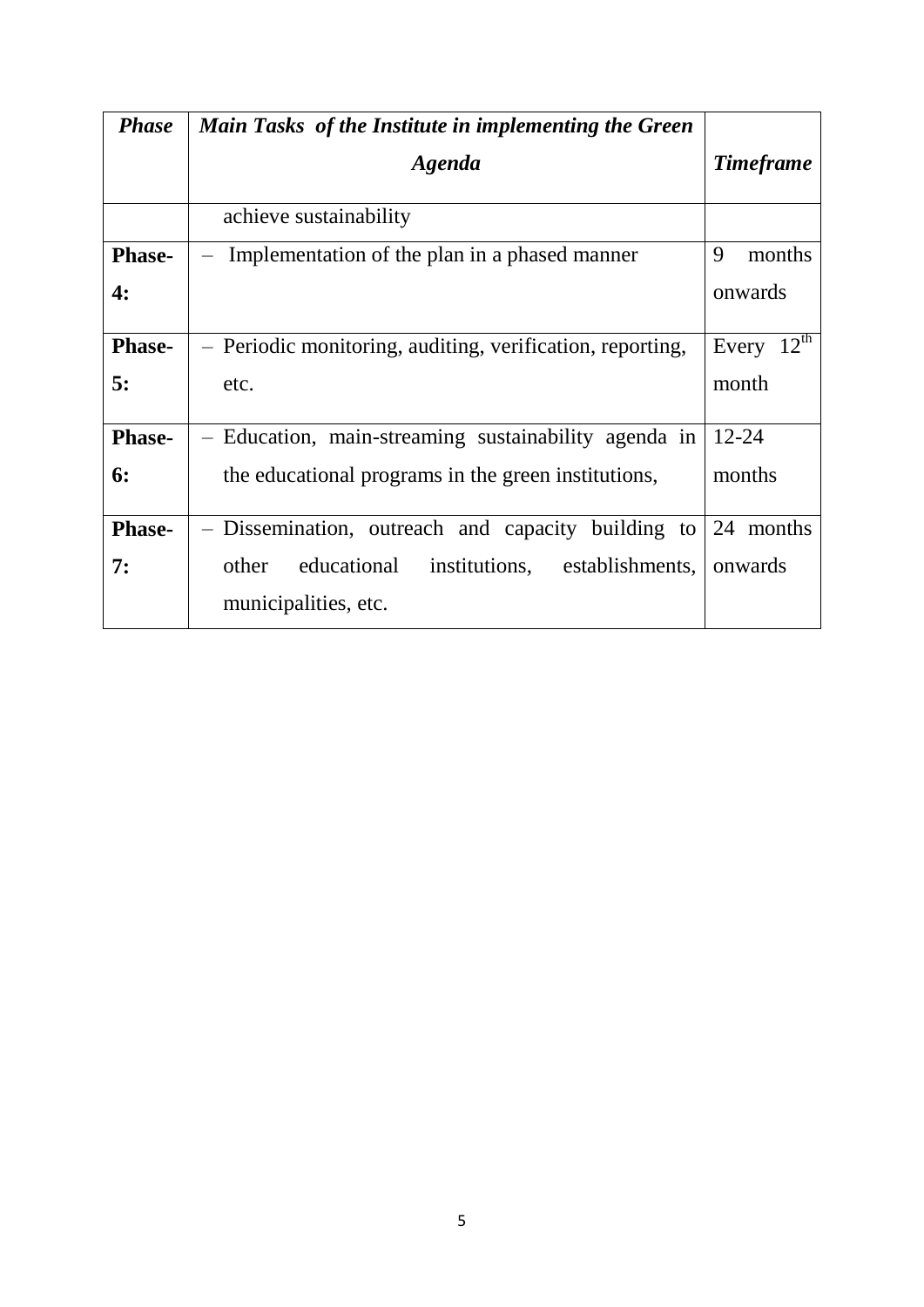## **Green / Sustainable Indicators – Baseline scenario Development – Targets for Greening**

*Draft for consideration* 

Green Agenda, Green indicators, Baseline scenario, Current status, projections and targets for sustainability / Greening Agenda

#### **Table 1. Baseline Scenario – Environmental Status Indicators – Year 2012**

| <b>Sector</b> | <b>Sources</b> | Centres/   | <b>Endues</b> |      | Qty used in | Total Qty |
|---------------|----------------|------------|---------------|------|-------------|-----------|
|               |                | Dept/ Unit |               | 2012 |             | per year  |
|               |                |            |               |      |             | during    |
|               |                |            |               |      |             | 2012      |
|               |                |            |               | Peak | Lean        |           |
| Water         |                | 1.         |               |      |             |           |
|               |                | 2.         |               |      |             |           |
|               |                | 3.         |               |      |             |           |
| Electricity   |                | 1.         |               |      |             |           |
|               |                | 2.         |               |      |             |           |
|               |                | 3.         |               |      |             |           |
| Diesel        |                |            |               |      |             |           |
| <b>LPG</b>    |                |            |               |      |             |           |
| Kerosene      |                |            |               |      |             |           |
| Paper         |                |            |               |      |             |           |
| (white        |                |            |               |      |             |           |
| printers)     |                |            |               |      |             |           |
| Others        |                |            |               |      |             |           |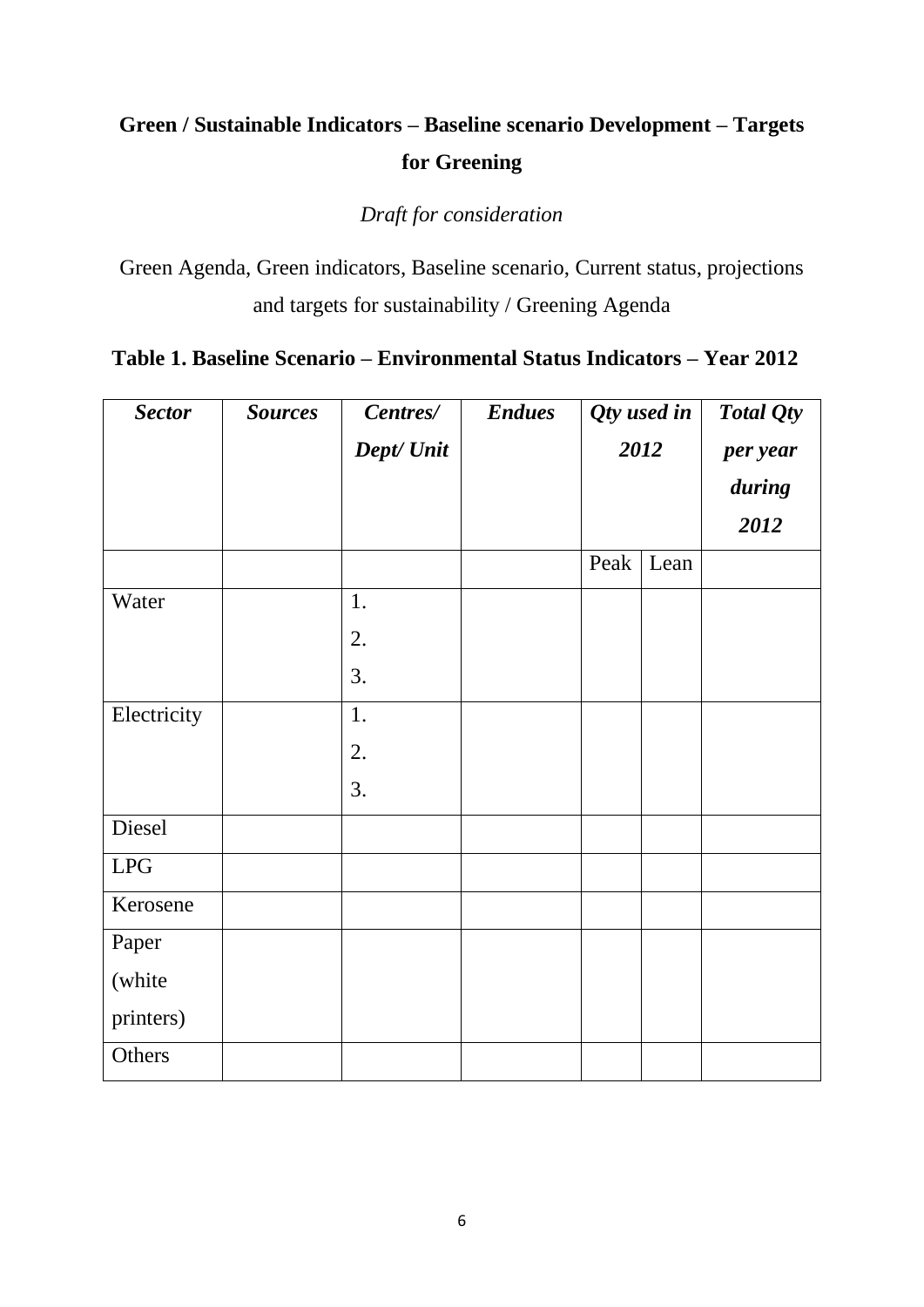# **Table 2. "Business – As-Usual- Scenario" (Baseline scenario) Projection of Green Indicators and Targets for a "Sustainable Campus".**

| <b>Green</b><br><b>Indicator</b>   | Level of use in<br>2012 |     | <b>Growth</b><br>rate in<br>use<br>during<br>2007-12 | Projected<br>growth<br>rate 2013-<br>20 under<br>BAU | Projected level of use<br>of energy / water and<br>CO2 emissions under<br>BAU |          |                       | <b>Annual</b><br>target<br>reduction<br>in % $(2013 -$<br>$2020$ ) to<br>become<br><b>Green</b> |
|------------------------------------|-------------------------|-----|------------------------------------------------------|------------------------------------------------------|-------------------------------------------------------------------------------|----------|-----------------------|-------------------------------------------------------------------------------------------------|
|                                    | Units                   | Qty |                                                      |                                                      | Units                                                                         | 201<br>5 | 202<br>$\overline{0}$ |                                                                                                 |
| Electricity                        | <b>MWh</b>              |     |                                                      |                                                      | <b>MWh</b>                                                                    |          |                       |                                                                                                 |
| Diesel                             | Tonnes                  |     |                                                      |                                                      | Tonnes                                                                        |          |                       |                                                                                                 |
| Kerosene                           | Tonnes                  |     |                                                      |                                                      | Tonnes                                                                        |          |                       |                                                                                                 |
| <b>LPG</b>                         | T                       |     |                                                      |                                                      | T                                                                             |          |                       |                                                                                                 |
| Water<br>consumptio<br>$\mathbf n$ | $M^3$                   |     |                                                      |                                                      | $M^3$                                                                         |          |                       |                                                                                                 |
| Water<br>recycling                 | M <sup>3</sup>          |     |                                                      |                                                      | M <sup>3</sup>                                                                |          |                       |                                                                                                 |
| Paper use                          | Tonnes                  |     |                                                      |                                                      | Tonnes                                                                        |          |                       |                                                                                                 |
| CO <sub>2</sub><br>emission        | Tonnes                  |     |                                                      |                                                      | Tonnes                                                                        |          |                       |                                                                                                 |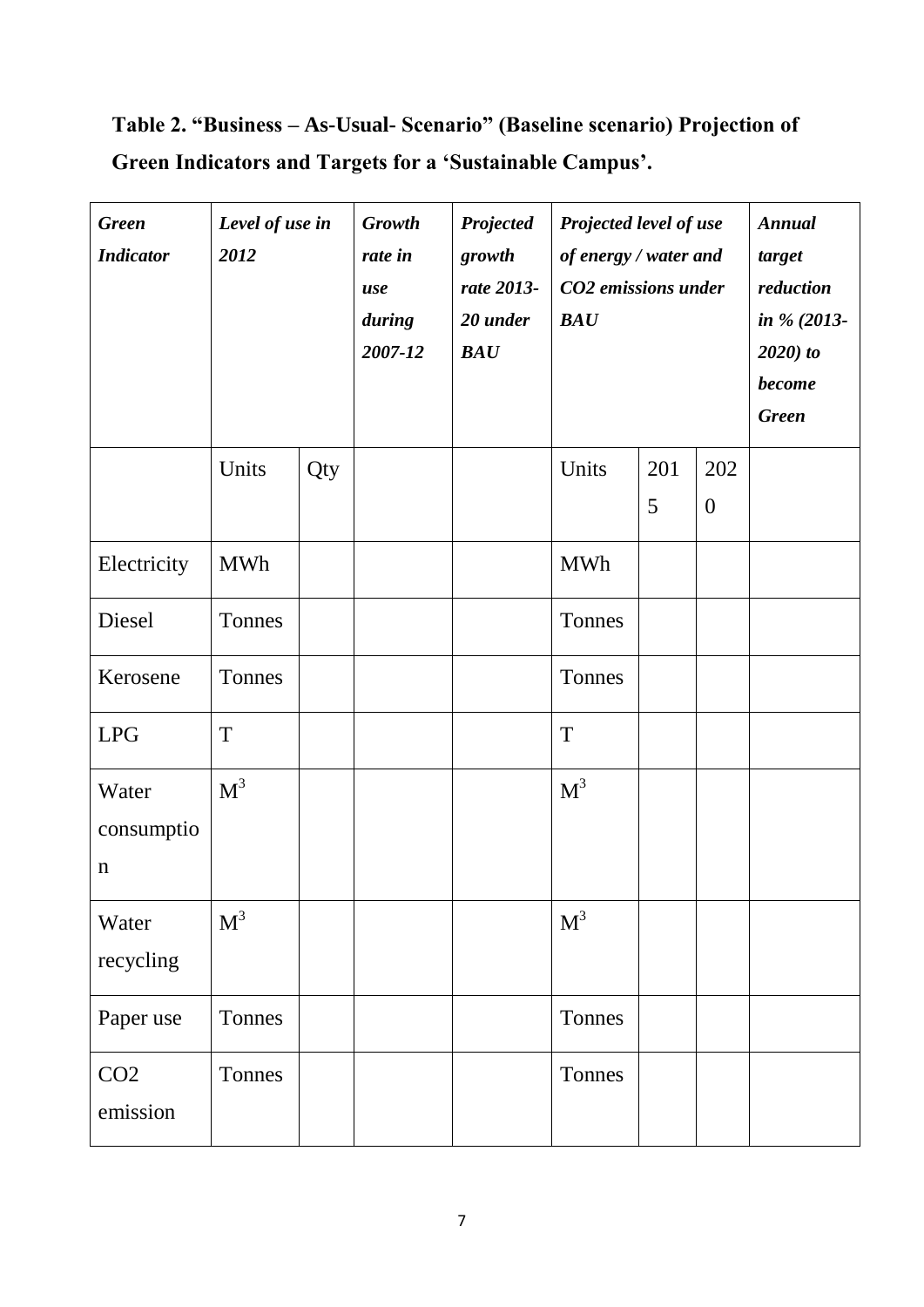| <b>Green</b><br><b>Indicator</b> | Level of use in<br>2012 | <b>Growth</b><br>rate in<br>use<br>during<br>2007-12 | Projected<br>growth<br>rate 2013-<br>20 under<br><b>BAU</b> | <b>Projected level of use</b><br>of energy / water and<br>CO2 emissions under<br><b>BAU</b> |  | <b>Annual</b><br>target<br>reduction<br>in $\%$ (2013-<br>$2020$ ) to<br><b>become</b><br><b>Green</b> |
|----------------------------------|-------------------------|------------------------------------------------------|-------------------------------------------------------------|---------------------------------------------------------------------------------------------|--|--------------------------------------------------------------------------------------------------------|
| Other                            |                         |                                                      |                                                             |                                                                                             |  |                                                                                                        |
| Other                            |                         |                                                      |                                                             |                                                                                             |  |                                                                                                        |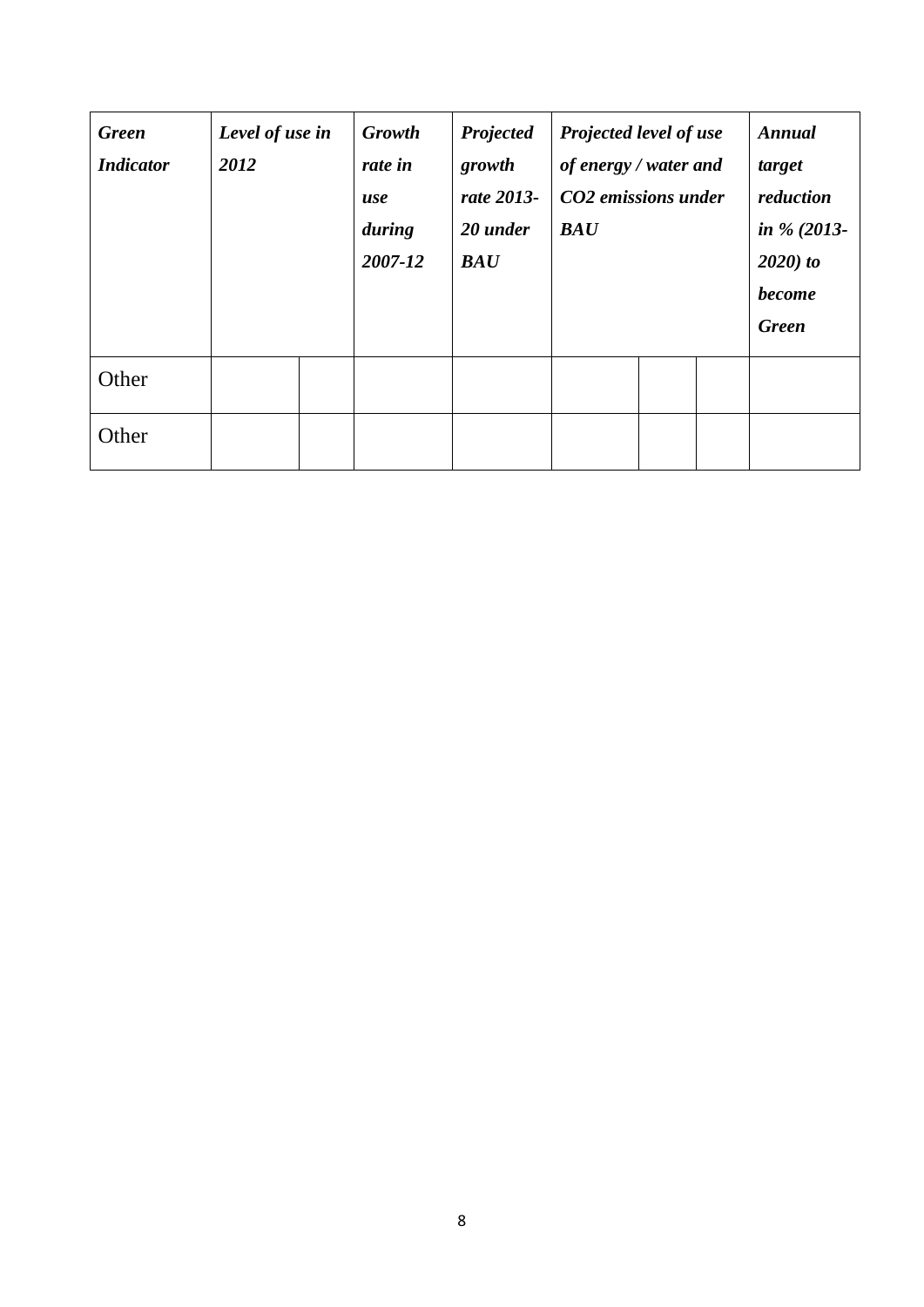|             | Number of | Floor space  | <b>Building</b> | Emission                        | Total           |
|-------------|-----------|--------------|-----------------|---------------------------------|-----------------|
|             | buildings | built during | types           | factor kg of                    | CO <sub>2</sub> |
|             |           | the year     | constructed     | CO <sub>2</sub> /m <sup>2</sup> | emission        |
|             |           |              | (roofs, walls,  |                                 |                 |
|             |           |              | floors, etc)    |                                 |                 |
| Residential |           |              | $\mathbf{1}$    |                                 |                 |
|             |           |              | $\overline{2}$  |                                 |                 |
|             |           |              | 3               |                                 |                 |
| Adm         |           |              | $\mathbf{1}$    |                                 |                 |
| Office      |           |              | $\overline{2}$  |                                 |                 |
|             |           |              | 3               |                                 |                 |
| Laboratory  |           |              |                 |                                 |                 |
| Faculty     |           |              |                 |                                 |                 |
| office      |           |              |                 |                                 |                 |
| School      |           |              |                 |                                 |                 |
| Other       |           |              |                 |                                 |                 |

### **Table 3. Building Construction: CO2 emission during 2012\***

\*CO2 emissions can be estimated according to quantity of Cement, Steel,

Aluminium, glass, etc used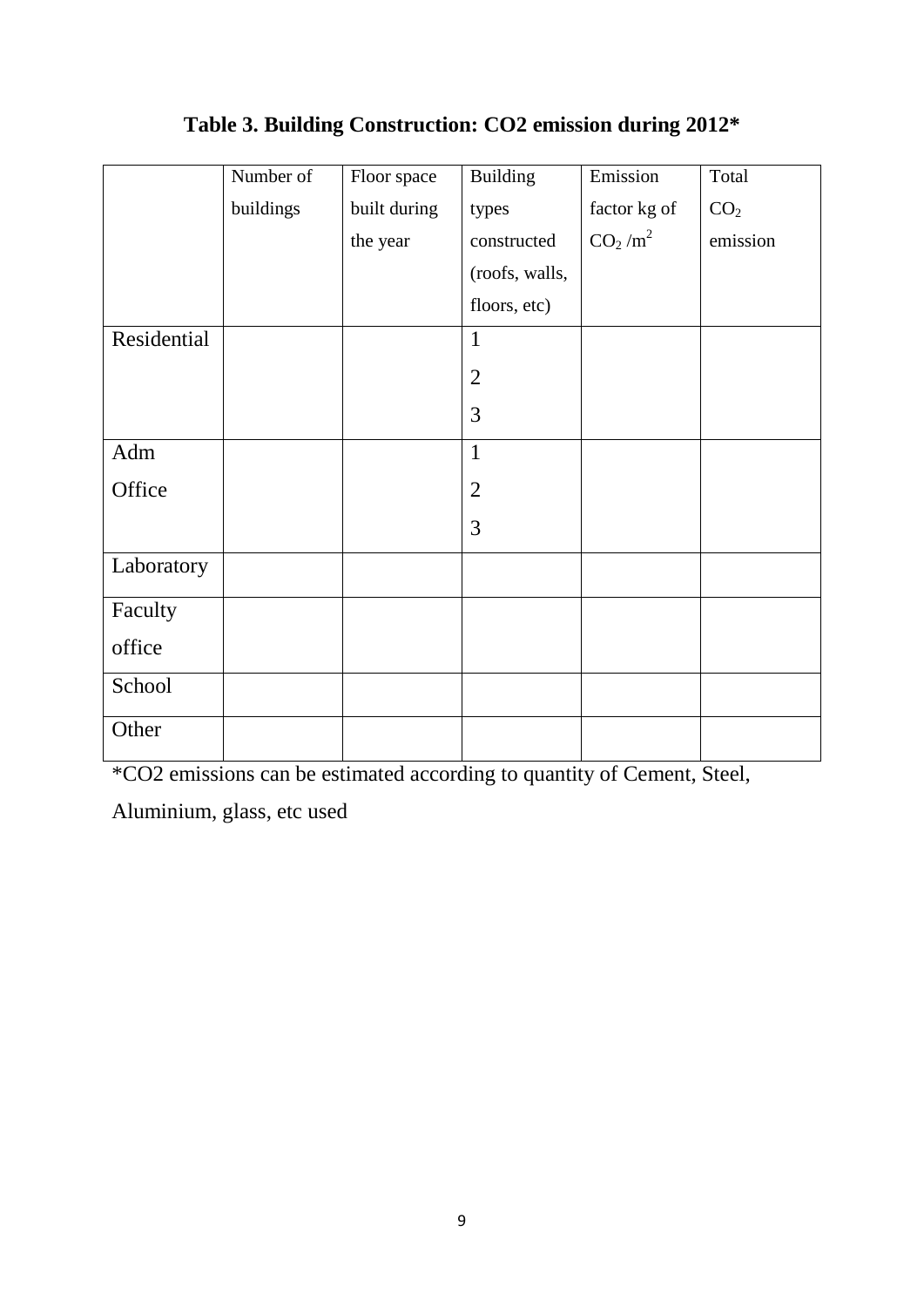| Sector        | Energy use | Units | Qty used |      |                                   | <b>Emission</b> factor | <b>Total</b>       |
|---------------|------------|-------|----------|------|-----------------------------------|------------------------|--------------------|
|               |            |       |          |      | $\mathbf{CO}_2\!/\mathrm{kWh}$ or |                        | CO <sub>2</sub>    |
|               |            |       |          |      | tonne                             |                        | Emission           |
|               |            |       | Per      | year | Units                             | CO2/                   |                    |
|               |            |       | day      | per  |                                   | unit                   |                    |
| Admin         | $1$        |       |          |      |                                   |                        | $\bar{\mathbf{v}}$ |
| office        | 2          |       |          |      |                                   |                        |                    |
| building      |            |       |          |      |                                   |                        |                    |
| Laboratory    |            |       |          |      |                                   |                        |                    |
| (Dept. wise)  |            |       |          |      |                                   |                        |                    |
| work shop     |            |       |          |      |                                   |                        |                    |
| Faculty       |            |       |          |      |                                   |                        |                    |
| buildings     |            |       |          |      |                                   |                        |                    |
| (Dept wire    |            |       |          |      |                                   |                        |                    |
| Hostels       |            |       |          |      |                                   |                        |                    |
| School        |            |       |          |      |                                   |                        |                    |
| Residential   |            |       |          |      |                                   |                        |                    |
| quarter       |            |       |          |      |                                   |                        |                    |
| Car hiring    |            |       |          |      |                                   |                        |                    |
| (taxi)        |            |       |          |      |                                   |                        |                    |
| <b>Busses</b> |            |       |          |      |                                   |                        |                    |
| Water         |            |       |          |      |                                   |                        |                    |
| pumpkins      |            |       |          |      |                                   |                        |                    |

## **Table 4. CO<sup>2</sup> Emission during 2012**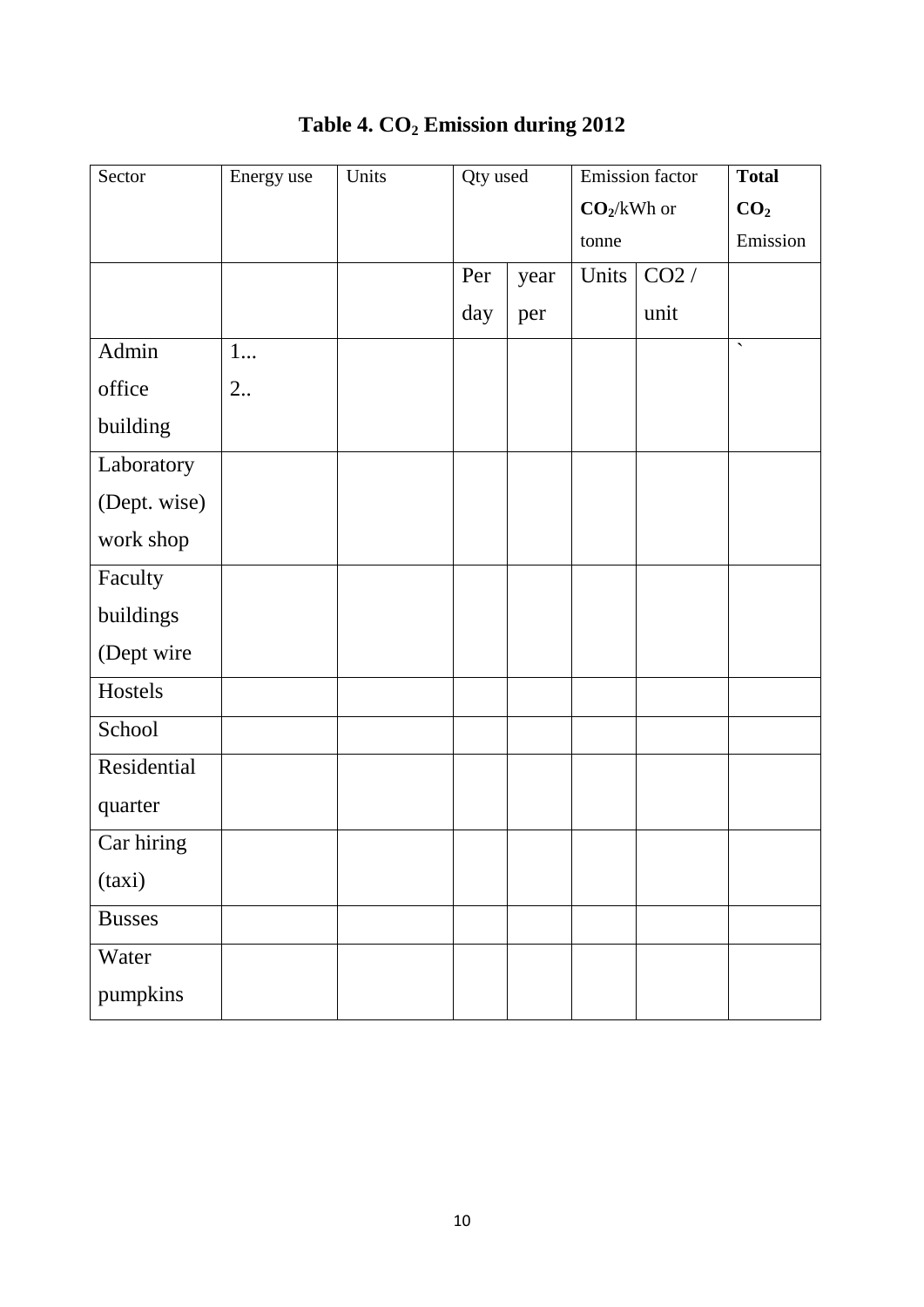| Renewable     | Installed     | Capacity     | Energy    | End of uses |
|---------------|---------------|--------------|-----------|-------------|
| Energy        | Capacity in   | added during | generated |             |
| Technology    | the institute | 2013         | KWh/GJ    |             |
| Solar PV      |               |              |           |             |
| $Waste - Bio$ |               |              |           |             |
| methane       |               |              |           |             |
| plant         |               |              |           |             |
| Wind          |               |              |           |             |
|               |               |              |           |             |

**Table 5. Use of Renewable Energy Technologies**

**Table 6. Utilisation and recycling of products**

| <b>Resources</b> | Qty used or | Qyt processed | Purpose for | % Recycling |
|------------------|-------------|---------------|-------------|-------------|
|                  | Produced    | or recycled   | recycling   |             |
| Water            |             |               |             |             |
| Paper            |             |               |             |             |
| Hostel /         |             |               |             |             |
| Residential      |             |               |             |             |
| waste            |             |               |             |             |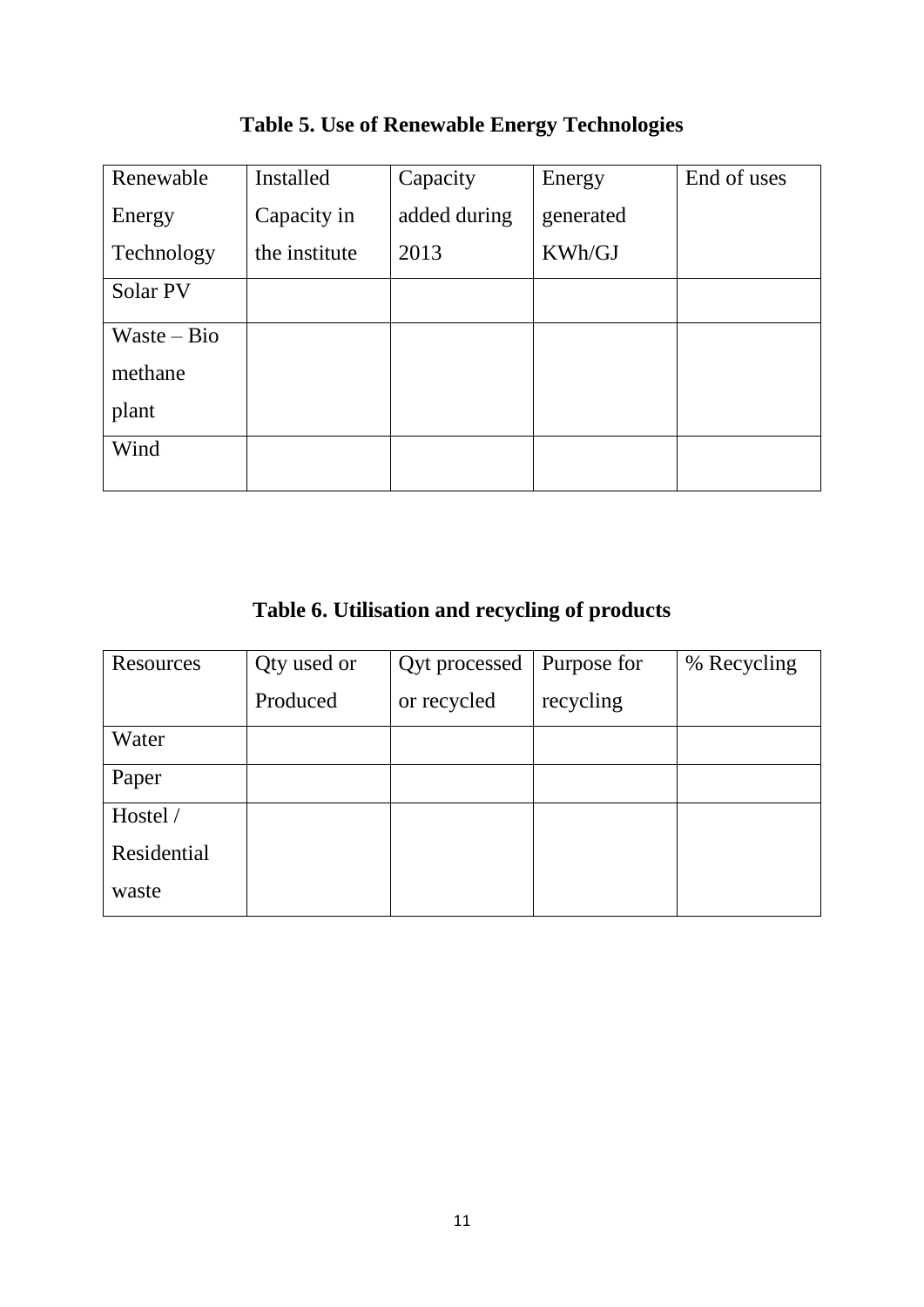| Forest or     | Area | Species        | No. of |         |         | Tree Girth class |          |
|---------------|------|----------------|--------|---------|---------|------------------|----------|
| Plantation or |      |                | trees  | $<$ 5cm | $5.1 -$ | $10.1 -$         | $>30$    |
| garden plots  |      |                |        |         | 10cm    | 30cm             | $\rm cm$ |
| Plot 1        |      | $\mathbf{1}$   |        |         |         |                  |          |
|               |      | $\overline{2}$ |        |         |         |                  |          |
|               |      | 3              |        |         |         |                  |          |
|               |      | $\overline{4}$ |        |         |         |                  |          |
| Plot 2        |      |                |        |         |         |                  |          |
| Avenue        |      |                |        |         |         |                  |          |
| Residences    |      |                |        |         |         |                  |          |
| Play grounds  |      |                |        |         |         |                  |          |
| Other         |      |                |        |         |         |                  |          |

### **Table 7. Forest and tree biodiversity status**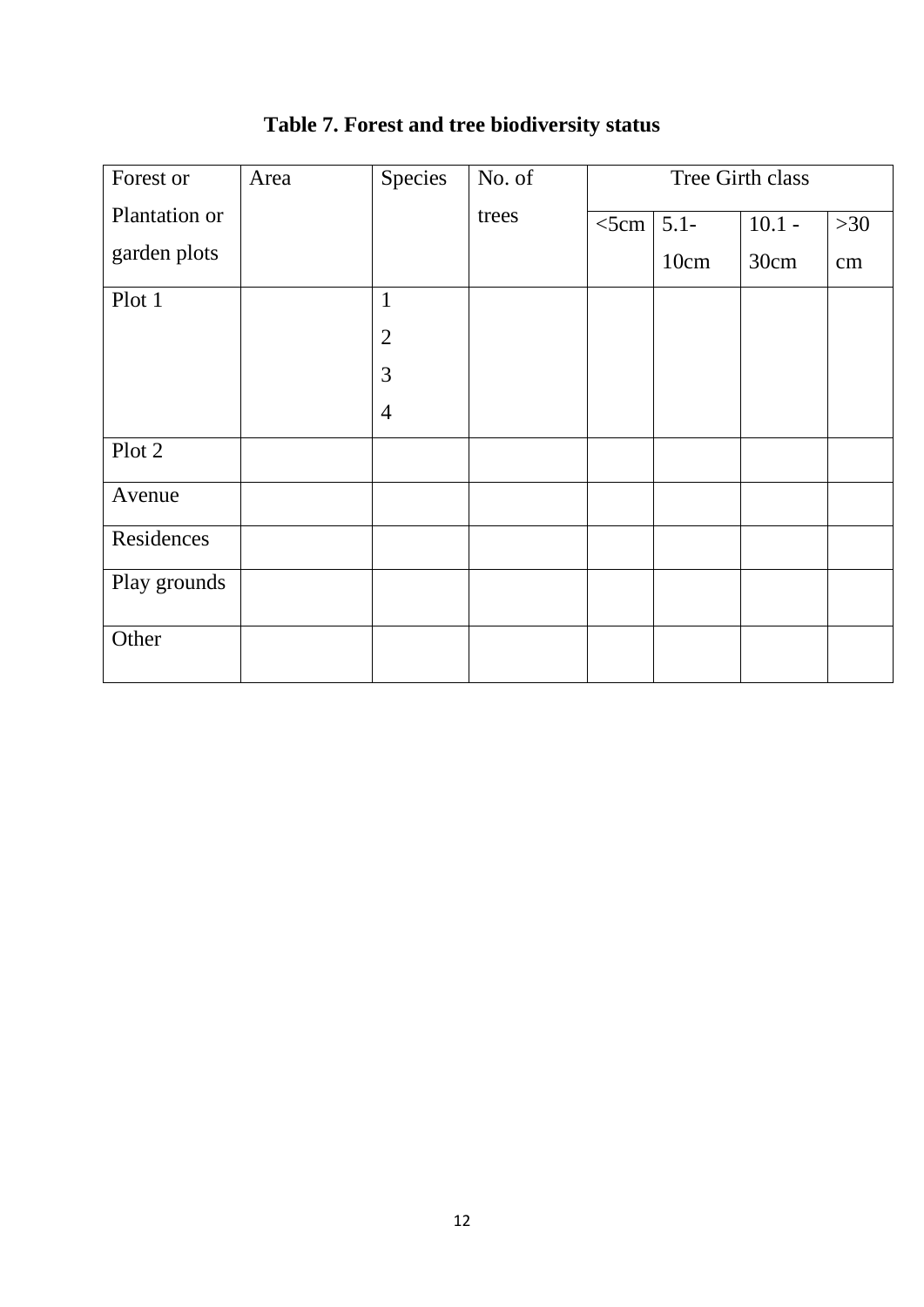#### **Land use Pattern; Past, current and future**

- A) Spatial map of institute campus depicting Land use Pattern; Past, current and future
	- a. Past or Historical Land use distribution
	- b. Current land use pattern for different endues
	- c. Future / projected land use pattern: 2020, 2025
- B) Land use pattern: Past, current and future

#### **Table 8 Land use pattern: Past, current and future (in ha)**

| Land use         | 2000 (1990) | 2013 | 2020 | 2025 |
|------------------|-------------|------|------|------|
| Administrative   |             |      |      |      |
| <b>Buildings</b> |             |      |      |      |
| Laboratories     |             |      |      |      |
| Dept/ Centres    |             |      |      |      |
| Roads            |             |      |      |      |
| School           |             |      |      |      |
| Park             |             |      |      |      |
| Forest/          |             |      |      |      |
| Plantations      |             |      |      |      |
| Residential      |             |      |      |      |
| area             |             |      |      |      |
| Parking area     |             |      |      |      |
| Water bodies     |             |      |      |      |
| Other            |             |      |      |      |
| amenities        |             |      |      |      |
| Total area       |             |      |      |      |